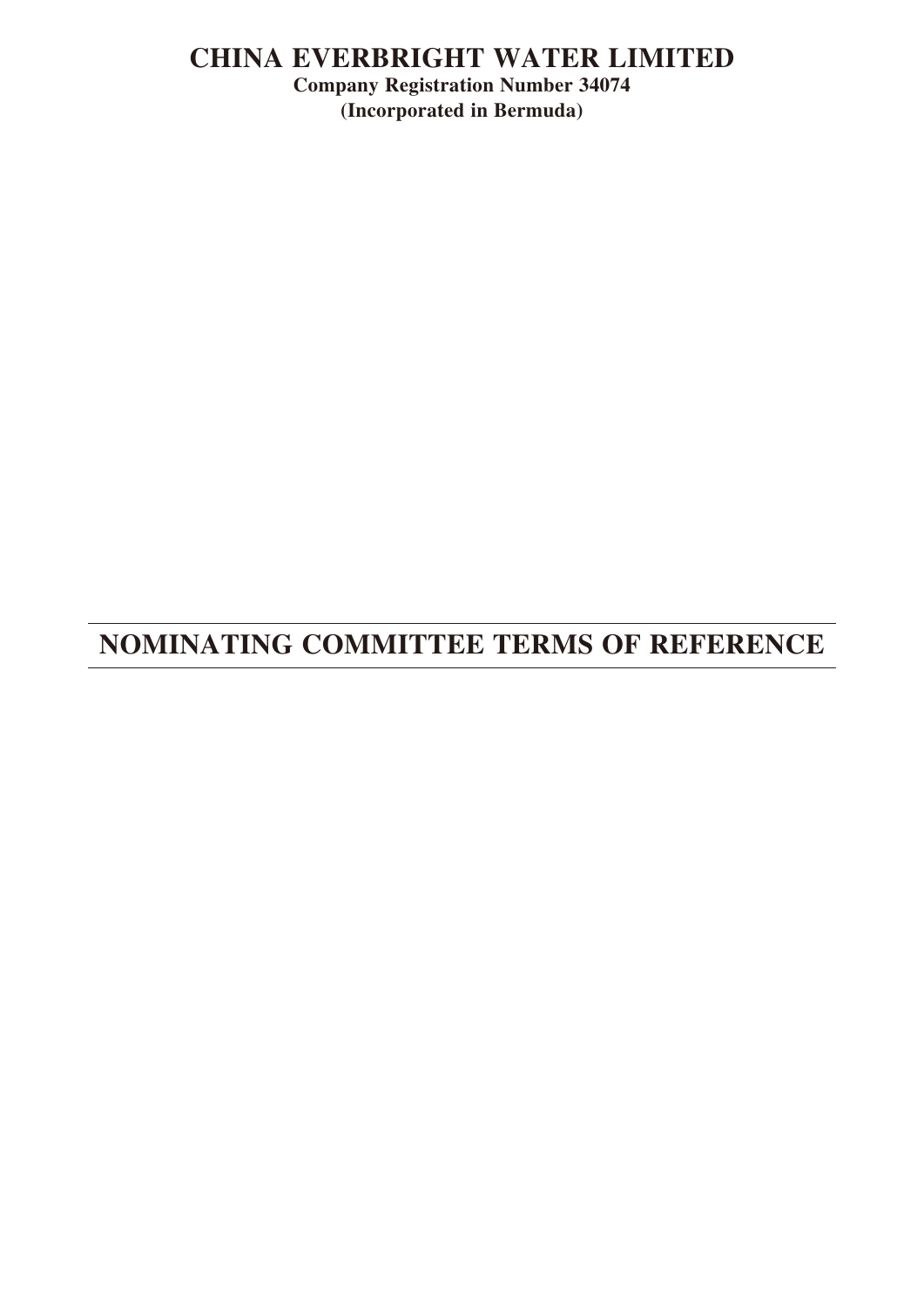# **TERMS OF REFERENCE FOR NOMINATING COMMITTEE**

# **1. INTRODUCTION**

- 1.1 The Code of Corporate Governance 2018 (the "**Code**") and the listing manual ("**Singapore Listing Manual**") of the Singapore Exchange Securities Trading Limited (the "**SGX-ST**") require companies listed on the SGX-ST to establish a nominating committee (the "**NC**") which reports to the board of directors (the "**Board**", each individual director is herein referred to as the "**Director**") of China Everbright Water Limited (the "**Company**"), with written terms of reference which clearly set out the authority and duties of the NC.
- 1.2 The Corporate Governance Code at Appendix 14 of the Rules Governing the Listing of Securities (the "**HK Listing Rules**") on The Stock Exchange of Hong Kong Limited (the "**HKEx**") (the "**HK CGC**") recommends companies listed on the HKEx to set up a NC which reports to the Board.
- 1.3 The primary role of the NC is to make recommendations to the Board on all appointments and reappointments of Directors to ensure a formal and transparent process for the appointment and re-appointment of Directors to the Board.
- 1.4 The NC was established by the Board in accordance with the terms of reference approved by the Board.

### **2. DUTIES AND RESPONSIBILITIES**

The function of the NC shall be:

- 2.1 To establish procedures for, review, assess and make recommendations to the Board on the review of board succession plans for Directors, in particular, the Chairman (as defined below), the CEO (as defined below), and the key management personnel (as defined in the Code), the process and criteria for evaluation of the performance of the Board, its board committees and Directors, the review of training and professional development programmes for the Board and the Directors, and the appointment and reappointment of Directors.
- 2.2 In respect of the process for the selection and appointment of Directors, the NC shall take into account of the composition and progressive renewal of the Board and each Director's or nominee's qualifications, skills, experience, gender diversity, competencies, commitment, contribution, performance (e.g. attendance, preparedness and participation and candour) and whether he or she is independent and in the case of a re-nomination, his or her contribution and performance. A description of the process for the selection and appointment of new Directors to the Board shall be disclosed in the annual report. This should include disclosure on the search and nomination process.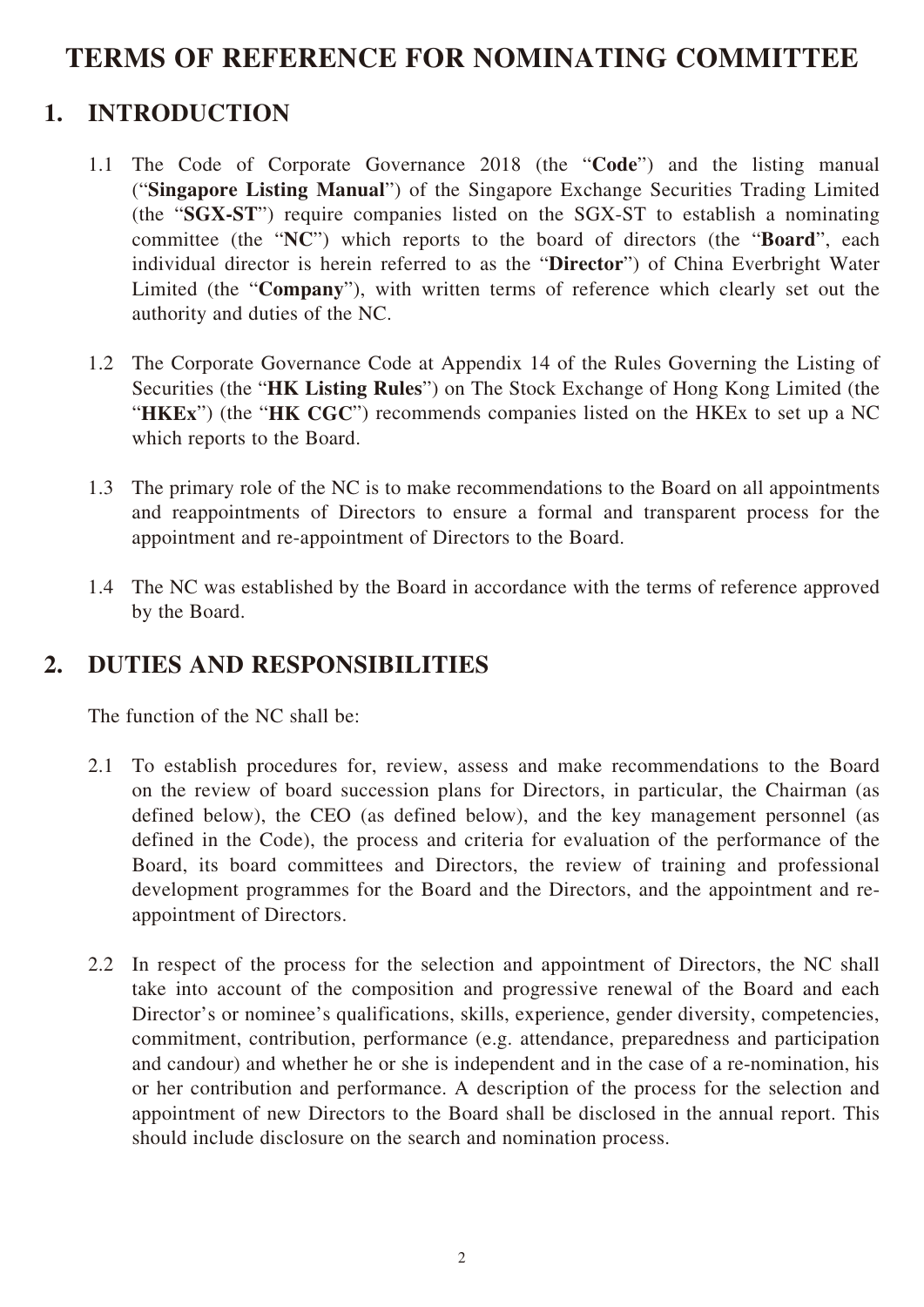- 2.3 At least once every financial year, to review (and thereafter, make recommendations to the Board regarding) the Board structure, size and composition (including the skills, knowledge and experience), taking into account the scope and nature of the operations, the requirements of the business, the diversity of skills, experience, gender and knowledge of the Company and the balance between executive and non-executive Directors (including independent non-executive Directors) and between independent and non-independent Directors so that there is a strong independent element on the Board, and make recommendation on any proposed changes to the Board to complement the Company's corporate strategy and objectives, that may be deemed necessary, having regard at all times to the principles set out in HK CGC and the Code. The NC shall recommend that non-executive Directors should be of sufficient caliber and number for their views to carry weight.
- 2.4 To identify, review, assess and recommend suitably qualified nominee(s) or candidate(s) for appointment or election to the Board.
- 2.5 To identify and make recommendations to the Board as to the Directors who are to retire by rotation and to be put forward for re-election at each annual general meeting of the Company, having regard to the Directors' contribution and performance (such as their attendance, preparedness, participation and candour), including, if applicable, as independent Directors.
- 2.6 All Directors are required to submit themselves for re-nomination and re-appointment at regular intervals and at least once every three (3) years.
- 2.7 Where a Director has multiple board representations, he must ensure that sufficient time and attention is given to the affairs of each Company. The NC has to decide if a Director is able to and has been adequately carrying out his duties as a Director, taking into consideration the Director's number of listed company board representations and other principal commitments. If the NC considers it necessary, the NC shall make recommendations to the Board on the guidelines to be implemented to address the competing time commitments faced by Directors serving on multiple boards and the maximum number of listed company board representations which any Director may hold.
- 2.8 The NC shall review and monitor that:
	- (i) at least one-third of the Board shall comprise of independent non-executive Directors (or such other minimum proportion and criteria as may be specified in the HK Listing Rules, the Singapore Listing Manual and the Code from time to time);
	- (ii) the Board must include at least three (3) independent non-executive Directors;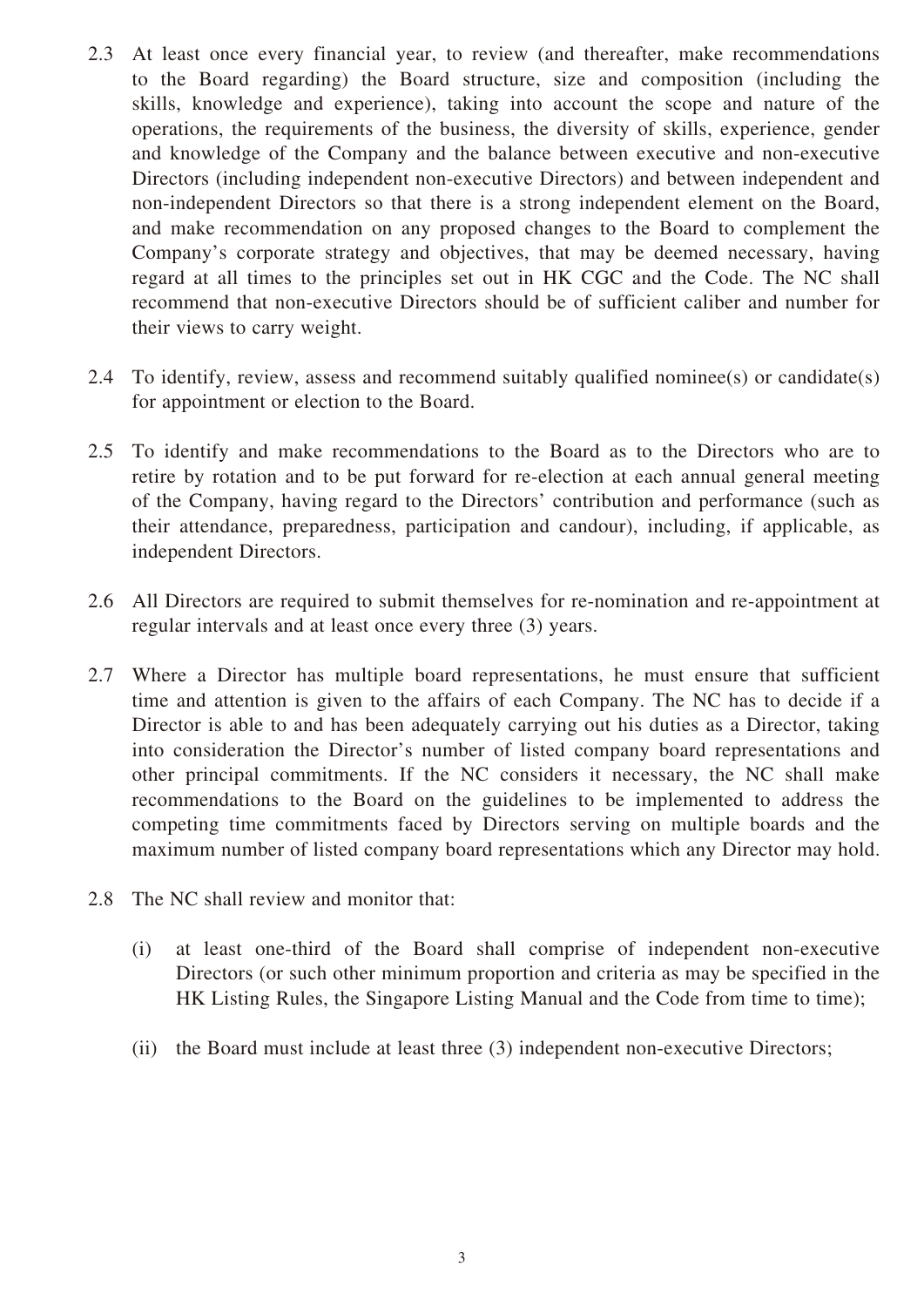- (iii) at least one of the independent non-executive Directors must have appropriate professional qualifications or accounting or related financial management expertise (as a public accountant or auditor or as a chief financial officer, controller or principal accounting officer of a public company or through performance of similar functions, experience with internal controls and in preparing or auditing comparable financial statements or experience reviewing or analysing audited financial statements of public companies). It is the responsibility of the Board to determine on a case-by-case basis whether the candidate is suitable for the position. In making its decision, the Board must evaluate the totality of the individual's education and experience; and
- (iv) independent non-executive Directors should make up at least half of the Board if (a) the chairman of the Board (the "**Chairman**") and the chief executive officer (or equivalent) (the "**CEO**") is the same person; (b) the Chairman and the CEO are immediately family members; (c) the Chairman is part of the management team; or (d) the Chairman is not an independent Director.

The term "immediate family" shall have the same meaning as currently defined in the Listing Manual of the Singapore Exchange, i.e. the person's spouse, child, adopted child, step-child, brother, sister and parent.

- 2.9 To assess the independence of independent non-executive Director on the following basis:
	- (i) annually, the NC shall determine whether or not an independent non-executive Director is independent, bearing in mind the circumstances set out in Rule 3.13 of the HK Listing Rules and paragraphs 2.3 and 2.4 of the Code and other salient factors. In the event of differences between the HK Listing Rules on one hand and the Singapore Listing Manual and the Code on the other, the Board shall comply with the more onerous rule and/or requirements;
	- (ii) to aid the determination by the NC, every Director shall, on the date of appointment, and subsequently on an annual basis, submit to the company secretary of the Company ("**Company Secretary**") a confirmation as to his independence in accordance with the HK Listing Rules and the Code. The NC shall review the returned annual confirmation to decide if a Director is to be considered independent and make its recommendation to the Board;
	- (iii) an independent Director shall immediately notify the Company Secretary if, as a result of a change in circumstances, he may no longer meet the criteria for independence. The NC shall, after considering the change in circumstances in the light of the principles of its terms of reference, the HK Listing Rules, the Singapore Listing Manual and the Code, determine whether such Director continues to be independent and shall make recommendations to the Board on the actions (if any) to be taken to maintain the independent element on the Board;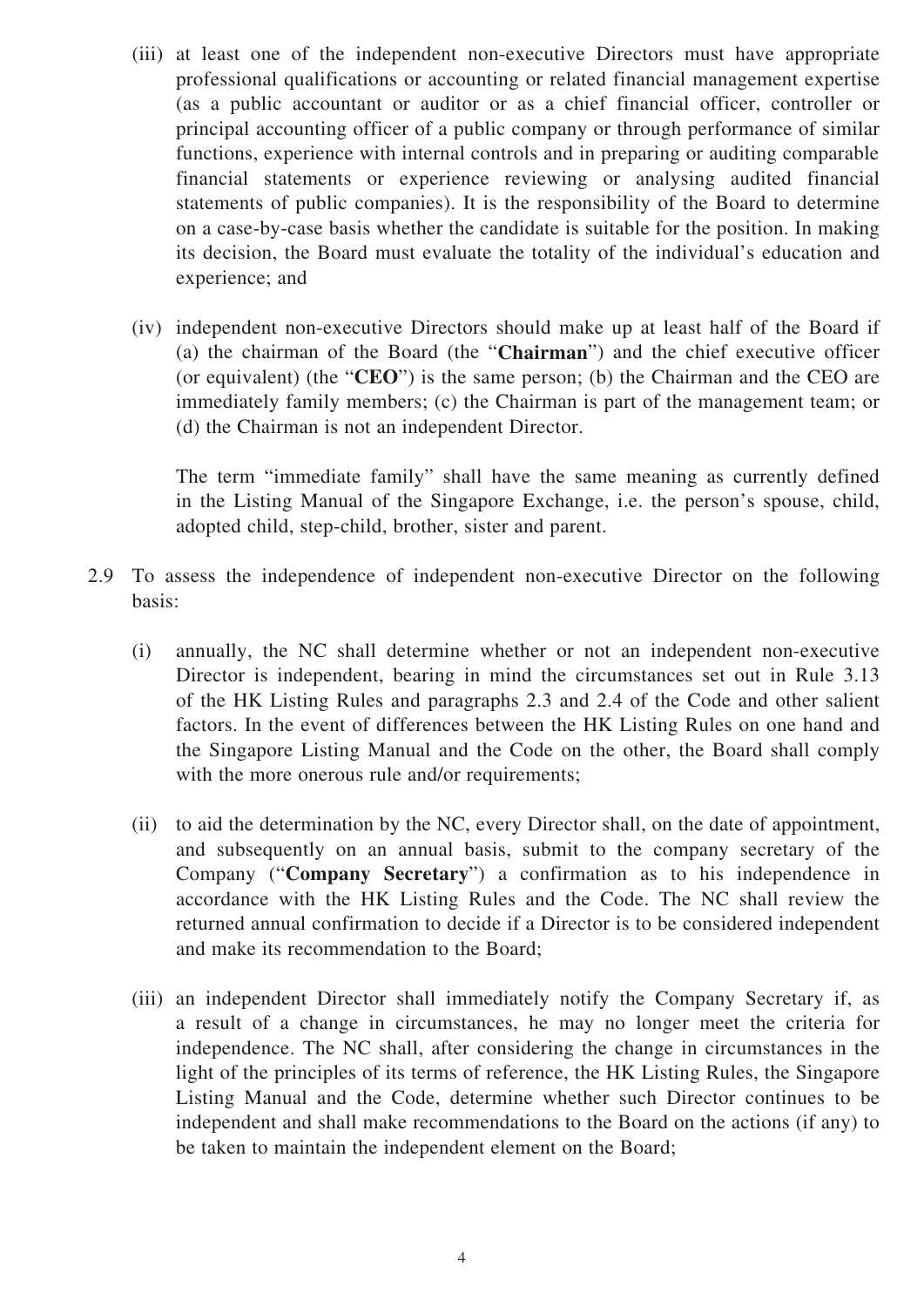- (iv) if the NC determines that a Director who has one or more of the relationships mentioned in paragraph 2.3 of the Code is nevertheless independent, it shall disclose in full to the Board the nature of such Director's relationships and shall be responsible for explaining why such Director should be considered independent;
- (v) the Board can consider a Director as independent if any relationship he may have with the Company or with a counter party to a transaction to which the Company is party would not, in the individual case, be likely to affect that Director's exercise of independent judgment. The Board should give its explanation as to why any such Director should be considered independent;
- (vi) conversely, the NC has the discretion to consider that a Director is not independent even if he does not fall under the circumstances set forth in Rule 3.13 of the HK Listing Rules and paragraphs 2.3 and 2.4 of the Code, and should similarly provide its views to the Board for the Board's consideration;
- (vii) for independent non-executive Director who has served on the Board beyond nine (9) years from the date of his first appointment, he should be subject to a rigorous review by the NC and the Board and his further appointment should be subject to a separate resolution to be approved by shareholders. The papers to shareholders accompanying that resolution should include the reasons why the board believes he is still independent and should be re-elected;
- 2.10 Where the Board proposes a resolution to elect an individual as an independent nonexecutive Director at the general meeting, it should set out in the circular to shareholders and/or explanatory statement accompanying the notice of the relevant general meeting:
	- (i) the process used for identifying the individual and why the Board believes the individual should be elected and the reasons why it considers the individual to be independent;
	- (ii) if the proposed independent non-executive Director will be holding their seventh (or more) listed company directorship, why the Board believes the individual would still be able to devote sufficient time to the Board;
	- (iii) the perspectives, skills and experience that the individual can bring to the Board; and
	- (iv) how the individual contributes to diversity of the Board.
- 2.11 To develop a process for evaluation of the performance of the Board, the NC, the Remuneration Committee (the "**RC**"), the Audit Committee (together with NC and RC, the "**Board Committees**") and Directors and assess the effectiveness of the Board as a whole and its Board Committees and for assessing the contribution by the Chairman and each individual Director to the effectiveness of the Board.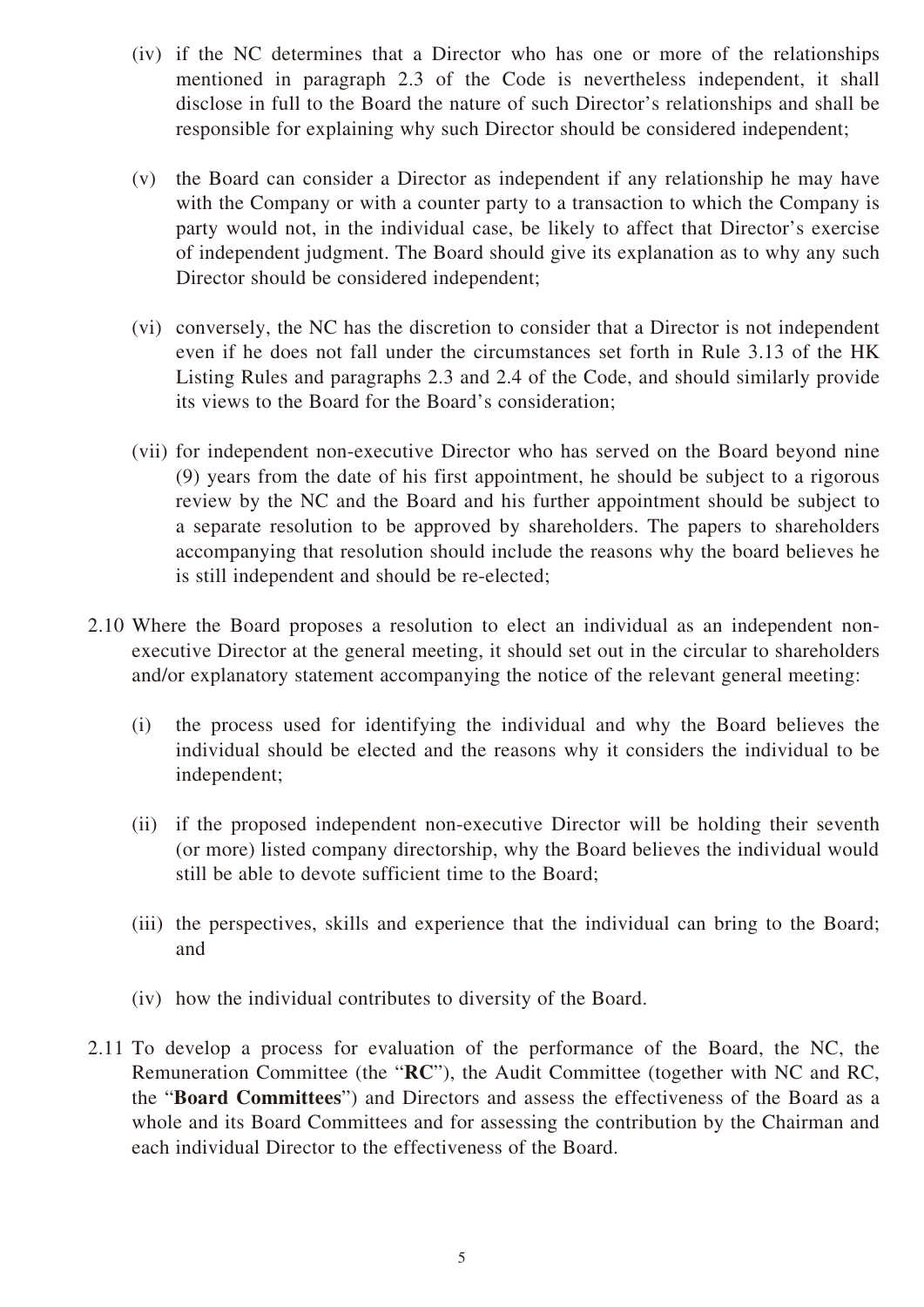- 2.12 To decide how the Board's performance may be evaluated and propose objective performance criteria. Such performance criteria, which allow for comparison with industry peers, should be approved by the Board and address how the Board has enhanced long-term shareholder value. These performance criteria should not be changed from year to year, and where circumstances deem it necessary for any of the criteria to be changed, the onus should be on the Board to justify this decision.
- 2.13 To access individual evaluation of each Director whether he continues to contribute effectively and demonstrate commitment to the role (including commitment of time for meetings of the Board and Board Committees, and any other duties). The Chairman should act on the results of the performance evaluation, and, in consultation with the NC, may propose, where appropriate, new members to be appointed to the Board or seek the resignation of directors.
- 2.14 For the appointment of alternate director to an independent Director, the NC and Board should review and conclude that the person would similarly qualify as an independent Director, before his appointment as an alternate director. Alternate directors bear all the duties and responsibilities of a Director.
- 2.15 To ensure that all Board appointees undergo an appropriate induction programme.
- 2.16 To review training and professional development programs for the Board.
- 2.17 To review and monitor that the Company arranges and funds suitable training, placing an appropriate emphasis on the roles, functions and duties of a Director and to monitor that the Directors provide a record of the training they have received to the Company. A Director who has no prior experience as a director of a company listed on the SGX-ST must undergo training in the roles and responsibilities of a director of a listed company as prescribed by the SGX-ST. If the NC is of the view that training is not required because the Director has other relevant experience, the basis of its assessment must be disclosed.
- 2.18 To put in place plans for succession, in particular, of the Chairman, the CEO and the key management personnel of the Company taking into account the challenges and opportunities facing the Company, and what skills and expertise are therefore needed on the Board in future. The NC should conduct periodical reviews of the succession plan.
- 2.19 To put in place a policy concerning diversity of Board members and should disclose the policy or a summary of the policy in the corporate governance report. When considering appointments to the Board and assessing the composition of the Board, a range of diversity factors should be considered, including but not limited to gender, age, cultural and education background, race, family status, skills or professional experiences.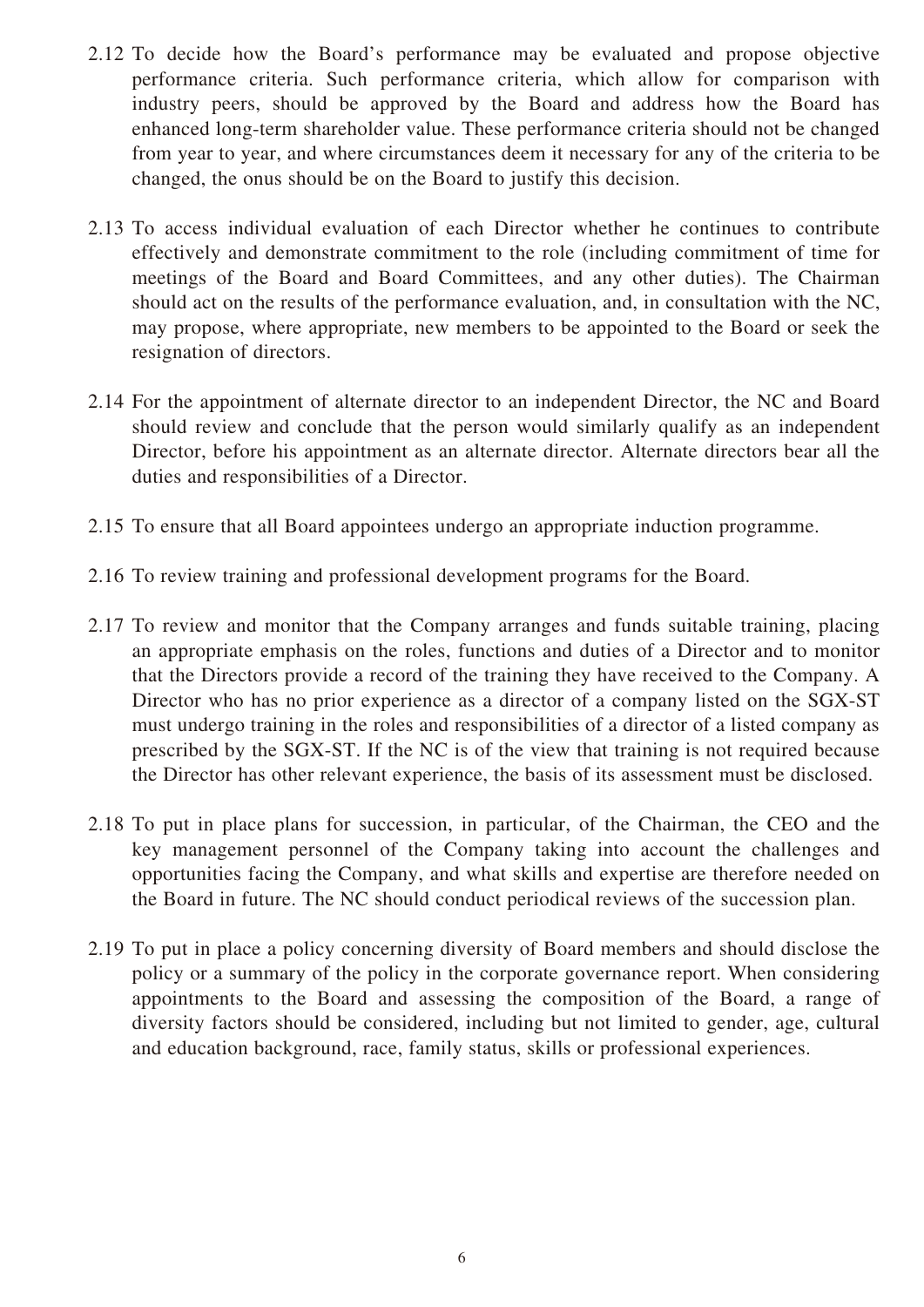### **3. APPOINTMENT**

- 3.1 The NC shall be appointed by the Board from amongst its members, and shall comprise of at least three (3) members, a majority of whom, including chairman of the NC (the "**NC Chairman**") shall be independent. The lead independent Director, if any, should be a member of NC. At least one member of the NC should have broad business experience, business network, knowledge of the procedures of the Company and its subsidiaries as well as commitment and available time, and if there is a need, expert professional advice may be obtained internally or externally.
- 3.2 The NC Chairman shall be elected by members of the NC and shall be an independent Director. The members may determine the period for which the NC Chairman is to hold office. If at any meeting the NC Chairman is not present within ten (10) minutes after the time appointed for holding the meeting, the members present may choose one of the other independent members to be chairman of the meeting.
- 3.3 If a member, for any reason, ceases to be a NC member, the Board shall within three (3) months of that event, appoint a new member having such qualifications so that the number of NC members does not fall below three (3).
- 3.4 A member who wishes to retire or resign from the NC shall notify the Board in writing, giving at least one (1) month's notice.
- 3.5 The office of a NC member shall become vacant upon the member's resignation/ retirement/removal or disqualification as a Director.

### **4. ADMINISTRATION**

#### **4.1 Meetings**

- (i) The meetings of the NC may be conducted by means of telephone conferencing or other methods of simultaneous communication by electronic or telegraphic means whereby all persons participating in the meeting can hear each other and participation in a meeting in this manner shall be deemed to constitute presence in person at such meeting provided that all decisions made are confirmed in writing by all NC members who participated in the said telecommunication discussion.
- (ii) Meetings of the NC will be held as the NC deems appropriate. NC meetings shall be held at least once a year. Special meetings may be called, when necessary, by any member of the NC.
- (iii) The NC shall have full discretion with regard to the calling of the meetings and the proceedings thereat and may invite any Director or management to their meetings.
- (iv) The Company Secretary, failing whom his/her representative, shall attend all NC meetings and minute the proceedings thereof including providing an attendance record of individual members present at all meetings.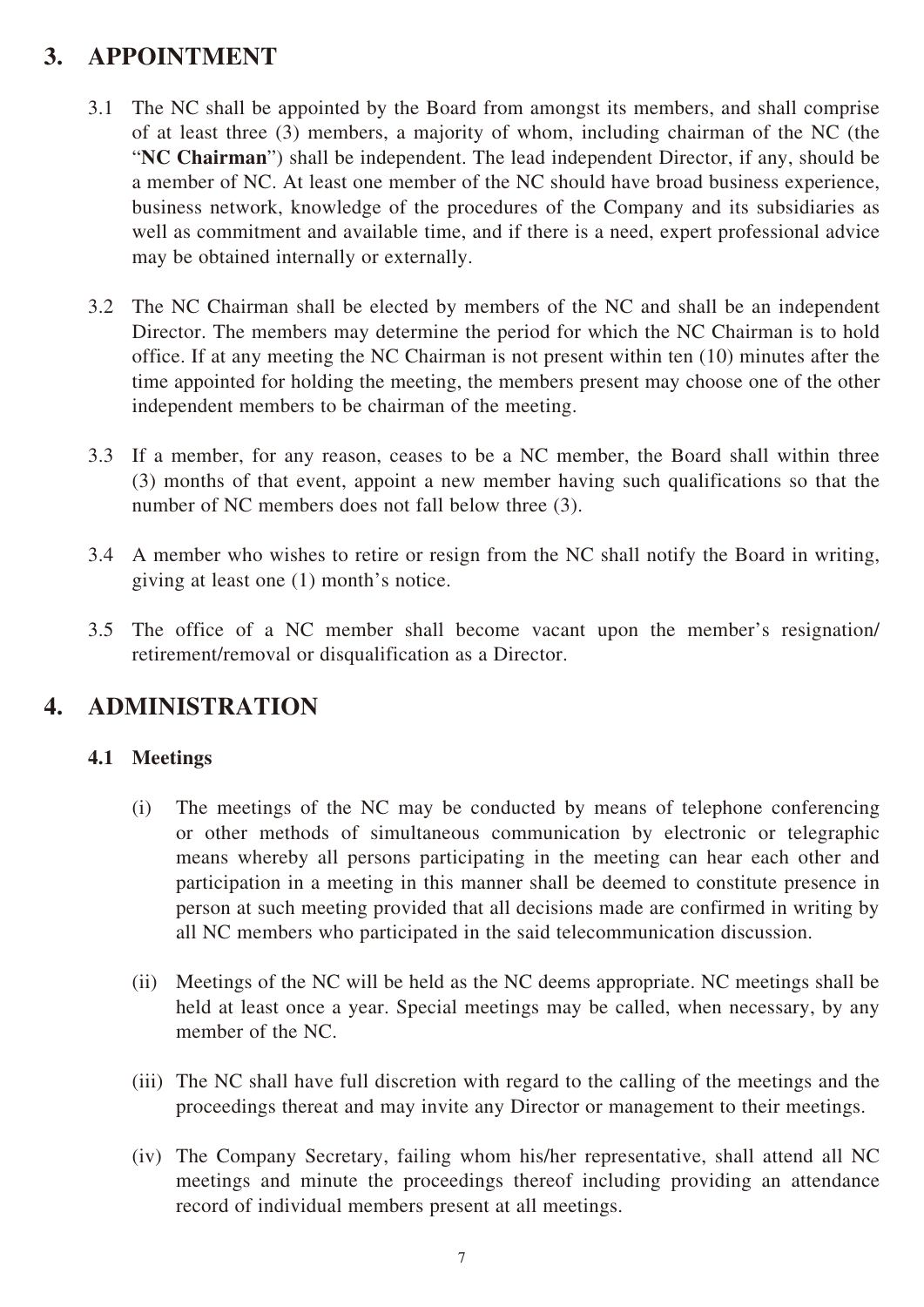- (v) The minutes shall be confirmed by the chairman of the meeting and circulated to all members of the NC. The minutes are to be signed by the chairman of the meeting or by the chairman of the next succeeding meeting.
- (vi) Full minutes of meetings of the NC shall be kept by the secretary of the NC. Draft and final versions of minutes of meetings of the NC shall be sent to all members of the NC for their comment and records respectively, in both cases within seven (7) days after the meeting is held.
- (vii) If the NC Chairman so decides, the minutes shall be circulated to other members of the Board. Any Director may, provided that there is no conflict of interest and with the agreement of the chairman, obtain copies of minutes of NC meetings.

#### **4.2 Notice**

The notice of each meeting of the NC, confirming the venue, time and date and enclosing an agenda of items to be discussed, shall other than under exceptional circumstances, be forwarded to each member of the NC not fewer than three (3) working days prior to the date of the meeting. The members of the NC may, however, consent to shorter notice whereupon the requisite period shall be waived.

#### **4.3 Quorum**

The quorum shall be two (2) members, including at least one independent non-executive Director.

#### **4.4 Voting**

Each member present shall have one (1) vote. All resolutions passed in the meeting shall be by majority votes. If the votes for and against a resolution are equal, the chairman of the meeting shall have a casting vote.

Any member who has an interest in any matters being reviewed or considered by the NC shall abstain from voting on that matter. Each member of the NC will not take part in determination of his own re-nomination or independence, and shall abstain from voting any resolutions in respect of the assessment of his performance or re-nomination as a Director. In the event that any member of the NC has an interest in a matter being deliberated upon by the NC, he will abstain from participating in the review and approval process relating to that matter.

#### **4.5 Written resolutions**

A resolution in writing signed by all the members of the NC shall be as valid and effectual as if it had been passed at a meeting of the NC duly convened and held. Any such resolution may consist of several documents in like form, each signed by one or more members. The expressions "in writing" and signed include approvals by facsimile, telex, cable or telegram.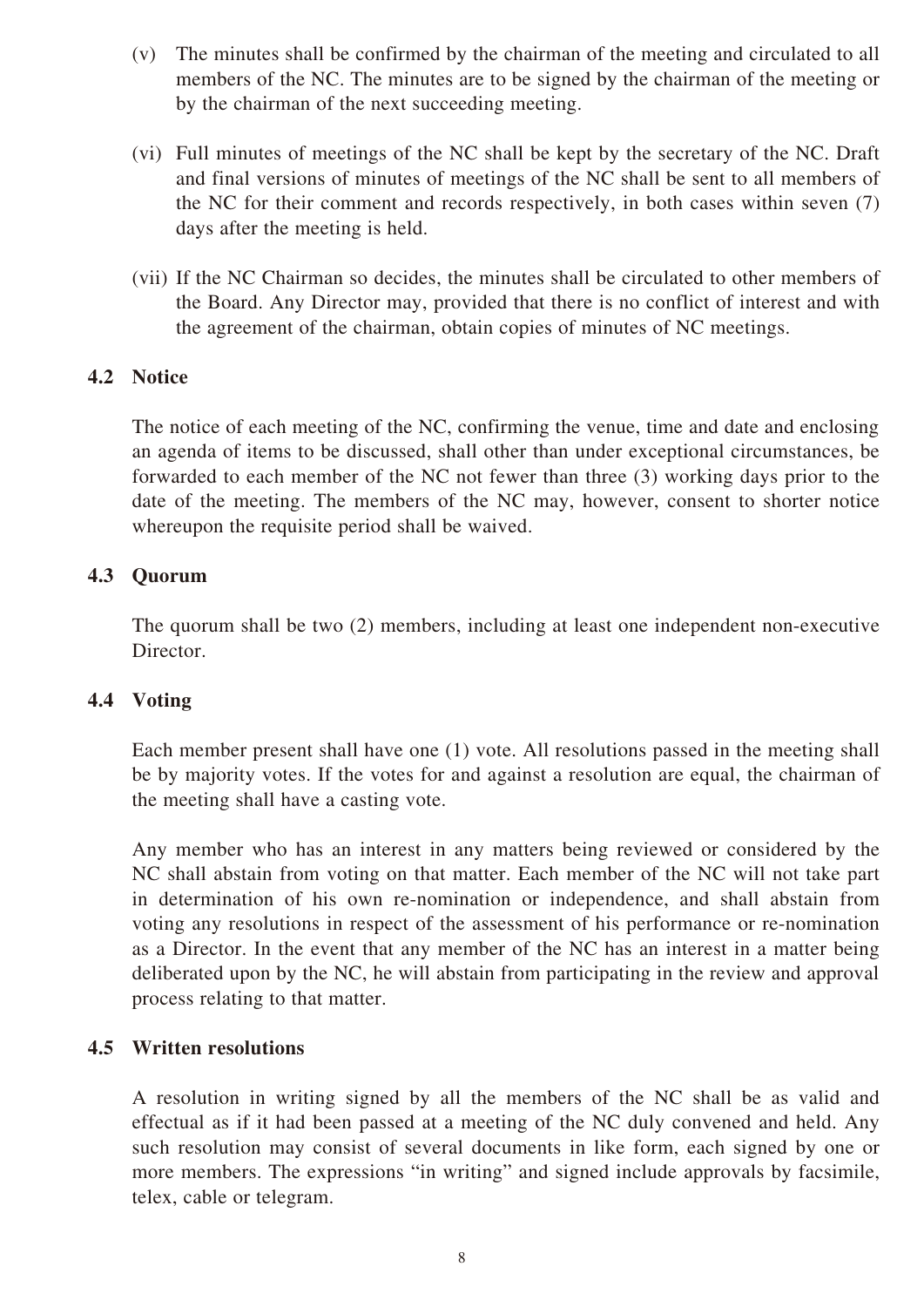#### **4.6 Reporting**

- (i) The Company must describe in its annual report its corporate governance practices with specific reference to the principles and the provisions of the Code. The Company must comply with the principles of the Code. Where the Company's practices vary from any provisions of the Code, it must explicitly state, in its annual report, the provision from which it has varied, explain the reason for variation, and explain how the practices it had adopted are consistent with the intent of the relevant principle.
- (ii) The NC shall report from time to time its findings and recommendations to the Board by way of submission of minutes of the NC meetings or by such other mode as the NC Chairman shall in his discretion deems fit. At the next meeting of the Board following a meeting/written resolution to the NC, the secretary of the Company shall submit to the Board copies of the minutes/written resolution setting out the findings, recommendations and decisions of the NC.
- (iii) The Board shall ensure that the following (and such other information as may be required by the HK CGC, the Singapore Listing Manual and the Code from time to time) are disclosed in the Company's annual report and in the corporate governance report:
	- (a) The names of the members of the NC.
	- (b) The key terms of references of the NC, explaining its role and authority delegated to it by the Board.
	- (c) The relationship between the Chairman and CEO must be disclosed if they are immediate family members.
	- (d) The number of NC meetings held during the year and the attendance thereof.
	- (e) The description of search, nomination process and criteria adopted by the NC for selection, appointment/election and re-appointment/re-election of Directors.
	- (f) Key information regarding the Directors, such as academic and professional qualifications, shareholding in the Company and its related corporations, Board Committees served on (and whether as a member or chairman), date of first appointment as Director, date of last re-election as Director, directorships or chairmanships (both current and those held over the preceding three years) in other listed companies, and other principal commitments.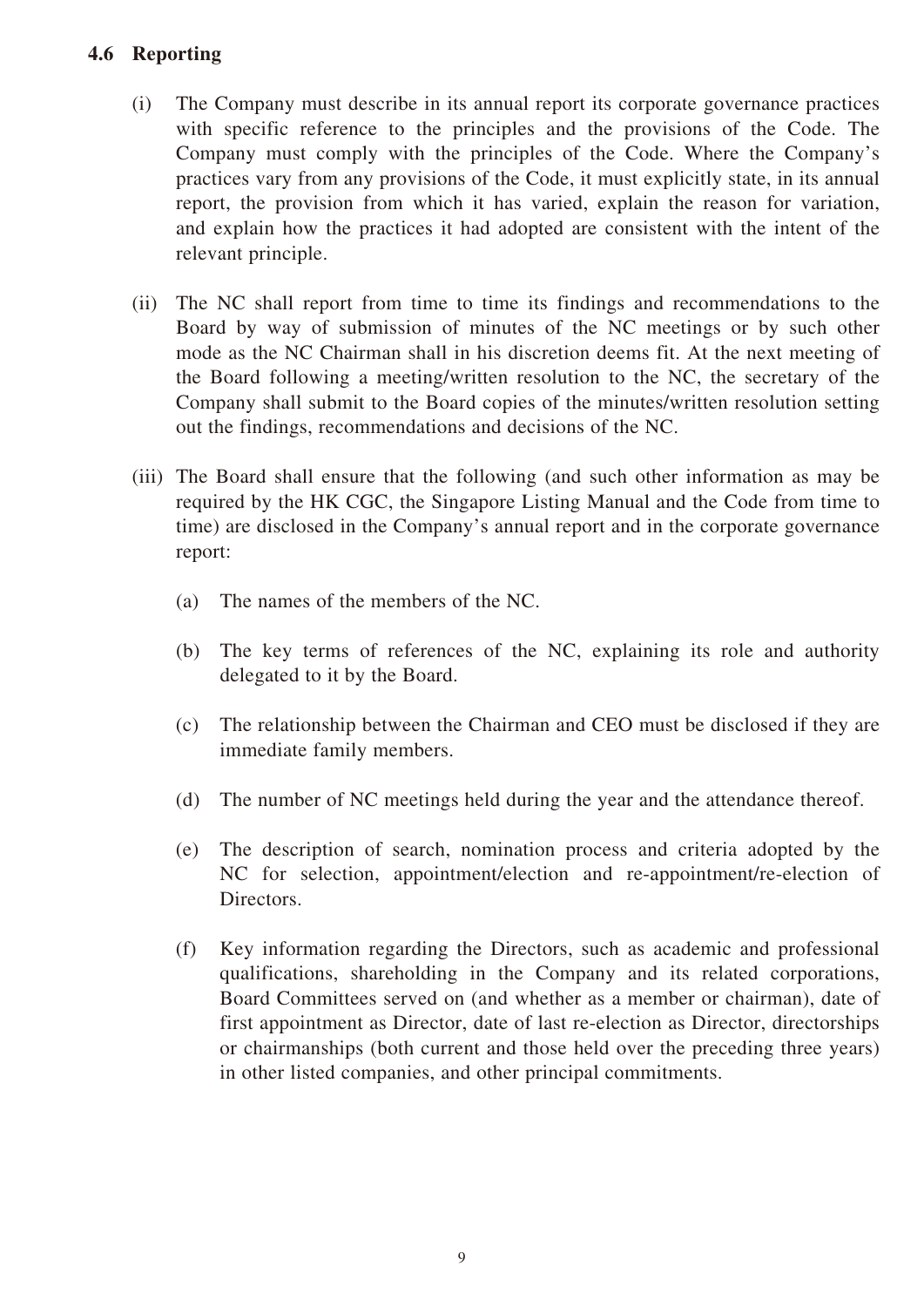In addition, the Company's annual disclosure on corporate governance should indicate which Directors are executive, non-executive or considered by the NC to be independent. All Directors, including their designations (i.e. independent, non-executive, executive, etc.) and roles (as members or chairmen of the Board or Board Committees), must be identified in the annual report. The names of the Directors submitted for appointment or re-appointment should also be accompanied by details and information to enable shareholders to make informed decisions. Such information, which should also accompany the relevant resolution, would include:

- i. any relationships including immediate family relationships between the candidate and the Directors, the Company or its 10% shareholders;
- ii. a separate list of all current directorships in other listed companies;
- iii. details of other principal commitments;
- iv. a description of the process for the selection and appointment of new Directors to the Board, including disclosure on the search and nomination process; and
- v. if an external facilitator has been used in the selection and assessment process, whether the facilitator has any other connection with the Company's or any of its Directors.
- (g) Full nature of the relationship as well as views or explanation on why the Director is considered independent or non-independent despite the existence of one or more relationships mentioned in paragraph above or without.
- (h) The Board's policy or a summary of the policy on board diversity, including any measurable objectives that it has set for implementing the policy, and progress on achieving those objectives.
- (i) The policy for the nomination of Directors, performed by the NC during the year. This includes the nomination procedures and the process and criteria adopted by the NC to select and recommend candidates for directorship during the year, including the Board's policy or a summary of the policy on Board diversity, including any measurable objectives that it has set for implementing the policy, and progress on achieving those objectives.
- (iv) The NC should make available its terms of reference explaining its role and the authority delegated to it by the Board by including them on the HKEx's website and the Company's website.
- (v) The NC Chairman (or in his absence, another member of the NC) shall attend the Company's annual general meeting and be prepared to answer questions concerning matters falling within the scope of the NC, including Board appointments and related matters.